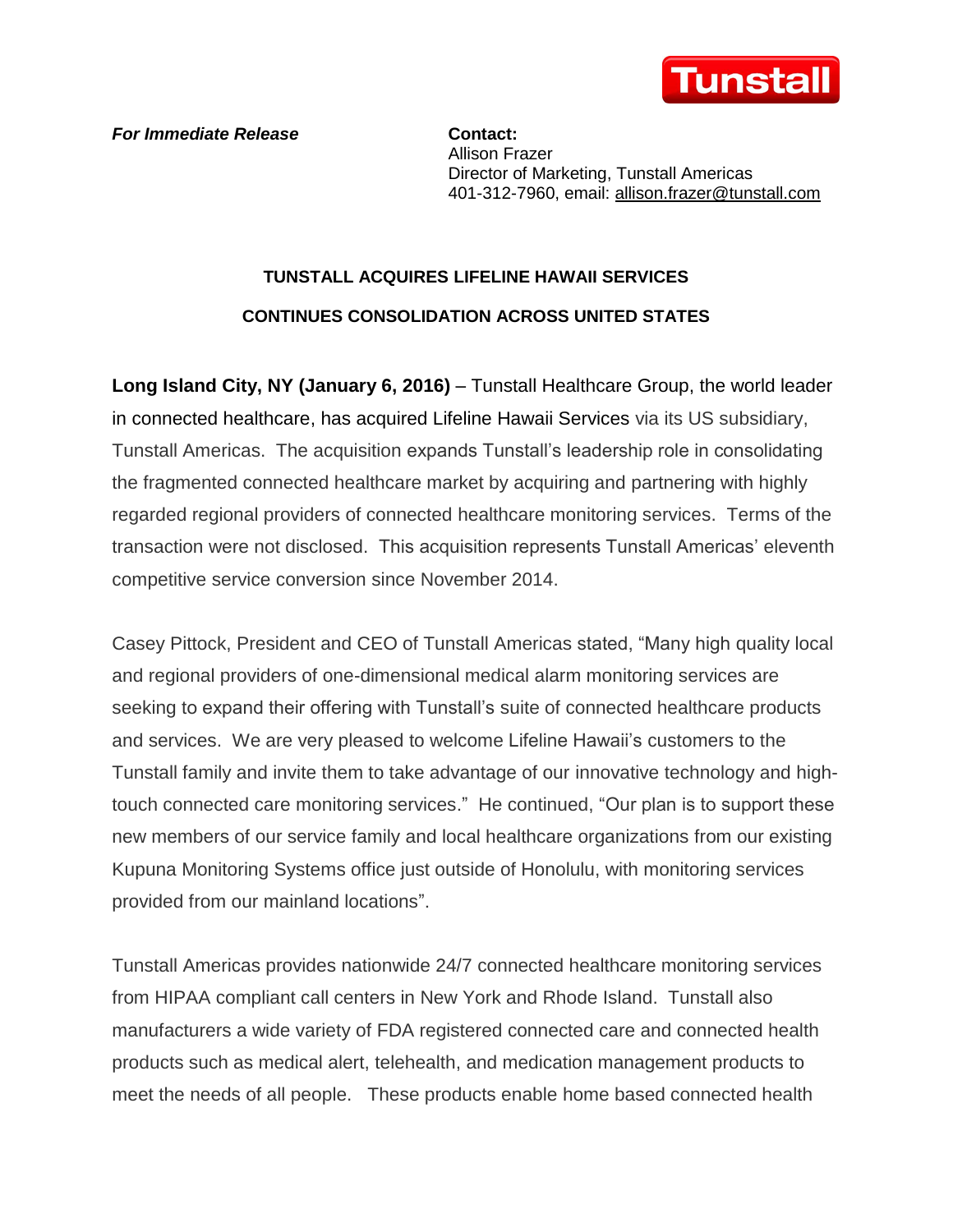

services through traditional telephone lines, cellular connectivity, and the internet. Collectively, these products and services deliver a seamless connected care experience for people to help them remain independent in their own home, yet connected to hightouch healthcare monitoring services.

Scott Shapiro, founder and president of Lifeline Hawaii Services, said of the acquisition, "We are proud of the work we have done the past 15 years to establish a reputation for reliable, caring local service throughout Hawaii. We are very grateful for the trust people have put in Lifeline Hawaii. We believe that our local service delivery and strong relationships with healthcare institutions and government agencies combined with Tunstall's world-class connected care monitoring products and services will create new opportunities that help our elders and their families."

## **About Tunstall:**

Tunstall Healthcare Group, founded in 1957 in England, is the world leader and supplier of Connected Health and Connected Care products and services. Tunstall helps people during emergencies and crisis situations 24/7/365 from dozens of company-owned and operated monitoring centers around the globe. Tunstall connects, talks with, and informs people with in-home technology and services that enhance their independence, freedom, social engagement, health, and wellbeing. Tunstall serves more than 3.5 million people every day in 51 countries.

Tunstall Americas [\(www.americas.tunstall.com](http://www.americas.tunstall.com/) ) operates Connected Care monitoring centers in Long Island City, NY, Pawtucket, RI, and Newington, CT to deliver high-touch personal patient support services 24/7 to customers in all 50 states.

## **About Lifeline Hawaii Services:**

Lifeline Hawaii Services was founded in 2000 to support the elder community throughout the Hawaiian Islands with products and services to help people remain safe and independent in their homes. Lifeline Hawaii partners with leading healthcare institutions and government agencies to identify those in need of services.